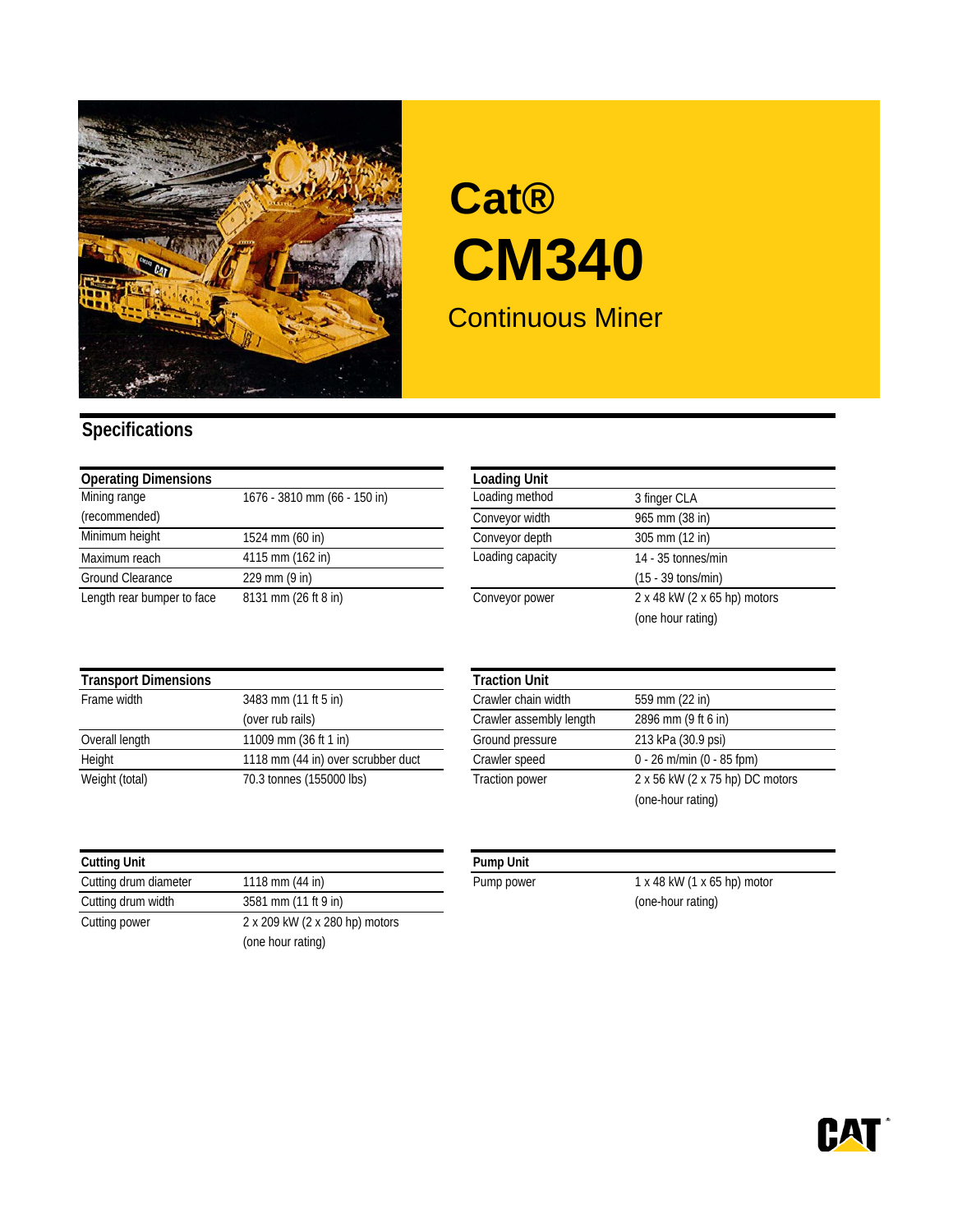## Continuous Miner - CM340

| <b>Optional Dust Suppression</b> |                             |
|----------------------------------|-----------------------------|
| Scrubber assembly                | <b>Top Mounted</b>          |
| Scrubber type                    | Wet bed                     |
| Scrubber capacity                | 3.8 cms (8000 cfm)          |
| Fan power                        | 1 x 22 kW (1 x 30 hp) motor |

| <b>Electrical System</b> |                                    |
|--------------------------|------------------------------------|
| Machine voltage          | 995 VAC 60 Hz                      |
|                          | (International voltages available) |
| Control system           | Processor based/                   |
|                          | radio remote control               |

**Total Installed Power** 675 kW (905 hp)

(one-hour rating w/o scrubber)

For more complete information on Cat Products, dealer services, and industry solutions, visit us on the web at **mining.cat.com** and **www.cat.com**

©2012 Caterpillar Inc. AEHQ0000 All rights reserved

CAT, CATERPILLAR, their respective logos, "Caterpillar Yellow" and the "Power:Edge" trade dress, as well as corporate and product identity used herein, are trademarks of Caterpillar and may not be used without permission.